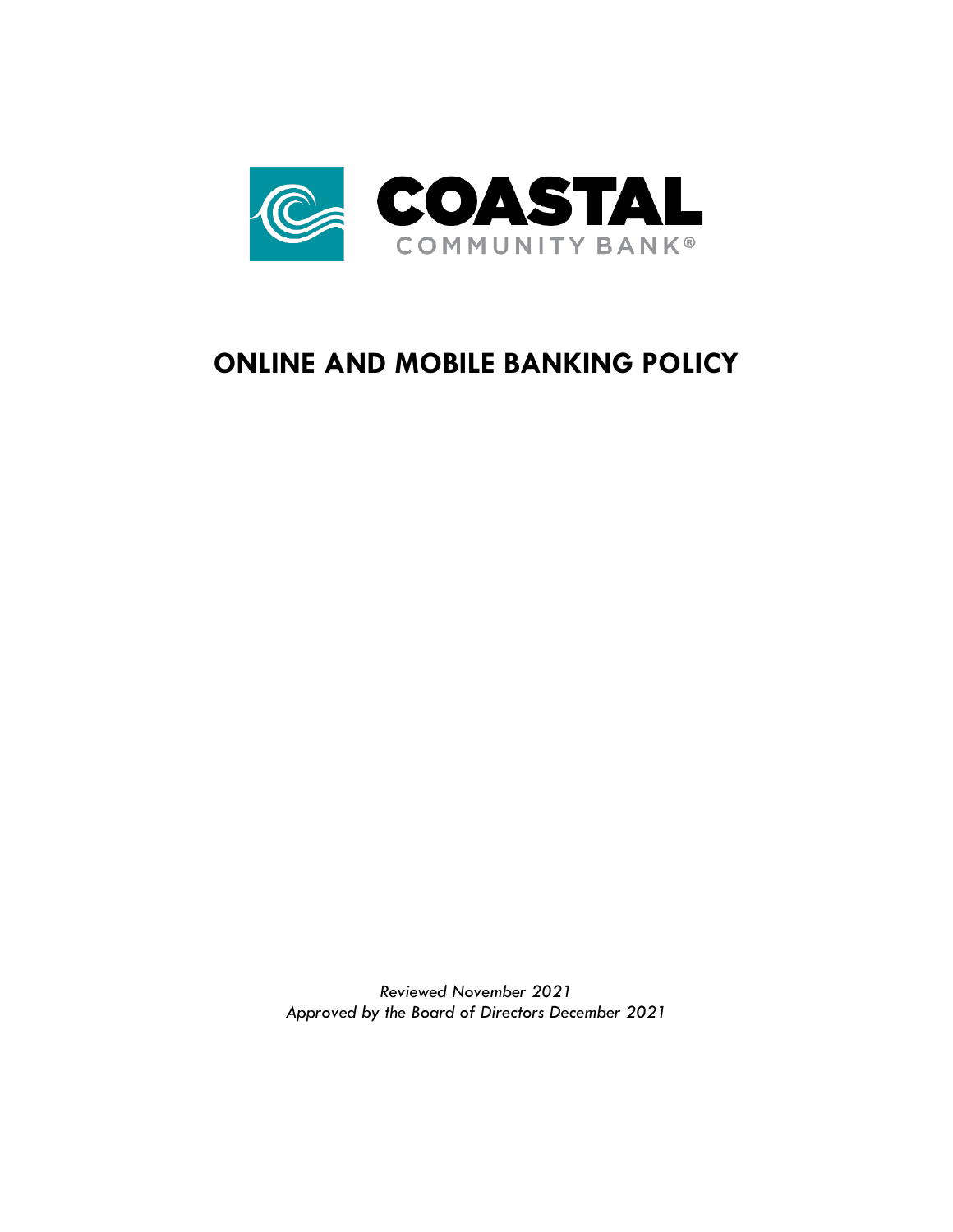# **ONLINE BANKING POLICY**

#### Background and Purpose

The term Online Banking refers to any type of service or product that enables a customer to perform banking activities and transactions from non-branch locations using public network facilities.

**\_\_\_\_\_\_\_\_\_\_\_\_\_\_\_\_\_\_\_\_\_\_\_\_\_\_\_\_\_\_\_\_\_\_\_\_\_\_\_\_\_\_\_\_\_\_\_\_\_\_\_\_\_\_\_\_\_\_\_\_\_\_\_\_\_\_\_\_\_\_\_\_\_\_\_\_\_\_**

The Board of Directors (Board) and management of Coastal Community Bank (Bank) recognize that Online Banking presents unique risks and challenges that are not present in traditional banking products and services. The Board acknowledges that documented Online Banking Policies are necessary to protect the interests of the Bank and its customers.

While Online Banking has quickly become recognized as an important step in banking delivery systems for customers, there are certain risks inherent with any delivery system. Potential causes of a system compromise include natural disasters, system attacks, and participant failures. The Bank accordingly must evaluate not only its level of risk, but also its ability to manage that risk.

The purpose of this policy is to designate responsibilities and help guide the Bank's management and personnel in proper procedures, risk management, internal controls and other issues related to Online Banking.

#### **Responsibilities**

#### *Board of Directors*

The Board of Directors of Coastal Community Bank (Board) has ultimate responsibility for the electronic systems employed by the Bank. The Board's approval is required for technology strategic plans and major technology expenditures including feasibility studies and risk assessments.

Board approval is also required for significant changes or updates to the Online Banking Policy.

#### *eBanking Department*

The eBanking Department is responsible to review and report on levels of transaction activity and report potential risks and issues of significance to the Executive Management of the Bank.

The eBanking Manager has been designated to act as the Online Banking Coordinator. This individual has a working knowledge and understanding of the elements of Online Banking and related electronic funds transfer issues.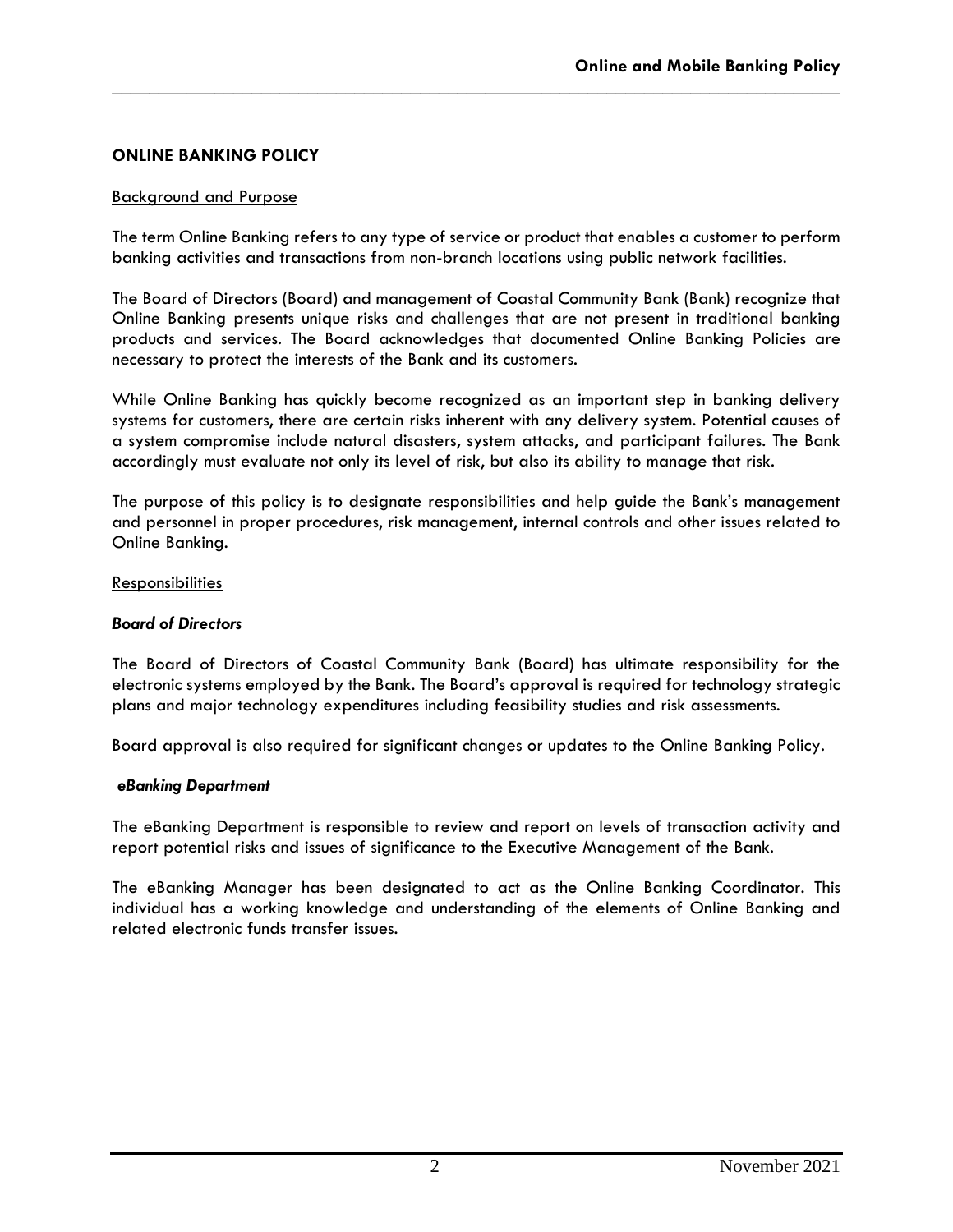The eBanking Department is responsible to:

- 1. Review transaction, security and account activity reports on a daily basis.
- 2. Review the levels of customer activity and potential effects on system performance.

**\_\_\_\_\_\_\_\_\_\_\_\_\_\_\_\_\_\_\_\_\_\_\_\_\_\_\_\_\_\_\_\_\_\_\_\_\_\_\_\_\_\_\_\_\_\_\_\_\_\_\_\_\_\_\_\_\_\_\_\_\_\_\_\_\_\_\_\_\_\_\_\_\_\_\_\_\_\_**

- 3. Ensure that internal controls are reviewed and enhanced, as necessary, to prevent financial loss or improper disclosure of confidential information.
- 4. Ensure the ongoing management of risk.
- 5. Manage the bank's online banking services.
- 6. Provide and promote cash management services to business clients.
- 7. Keep informed about new technological developments, potential capability enhancements and potential new risks.
- 8. Work closely with the IT and Audit/Compliance Departments to communicate and implement necessary actions across product lines and departments.

#### Online Banking Risk Assessment

Risk management is the ongoing process of identifying, measuring, monitoring and managing potential risk exposure. A risk management program is critical to identifying and responding to any incident. The Bank's evaluation will be designed to be commensurate with the complexity and sophistication of the Bank's Online Banking activity and encompasses all significant operational, legal and reputation risk areas. The monitoring of risk throughout the Bank will be an ongoing process.

The online environment introduces aspects to traditional risk management such as transaction speed, geographic reach and user anonymity. A primary focus of risk management is to minimize the negative effects of a problem situation. This can be particularly difficult in an environment that offers speed, sophistication, and access to many users.

The Bank will identify and assess potential risks to Online Banking activity and will determine the appropriate compensating controls for prevention, detection and standards to be maintained for each of the potential risks identified. This risk assessment will include sections regarding Strategic Risks, Transactional/Operations Risks, Compliance/Legal Risks, Reputation Risk, Liquidity and Market Risks, and Credit Risks. The Bank will, on an annual basis, perform an Online Banking Risk Assessment and revise and report to the board to document any problems and review emerging trends.

#### Online Banking Objectives

The Bank has chosen to offer Online Banking products and services in order to achieve the following objectives:

- 1. Retain and expand the Bank's current consumer/retail customer base.
- 2. Retain and expand the Bank's current business customer base.
- 3. Reduce current and future transaction and overhead costs.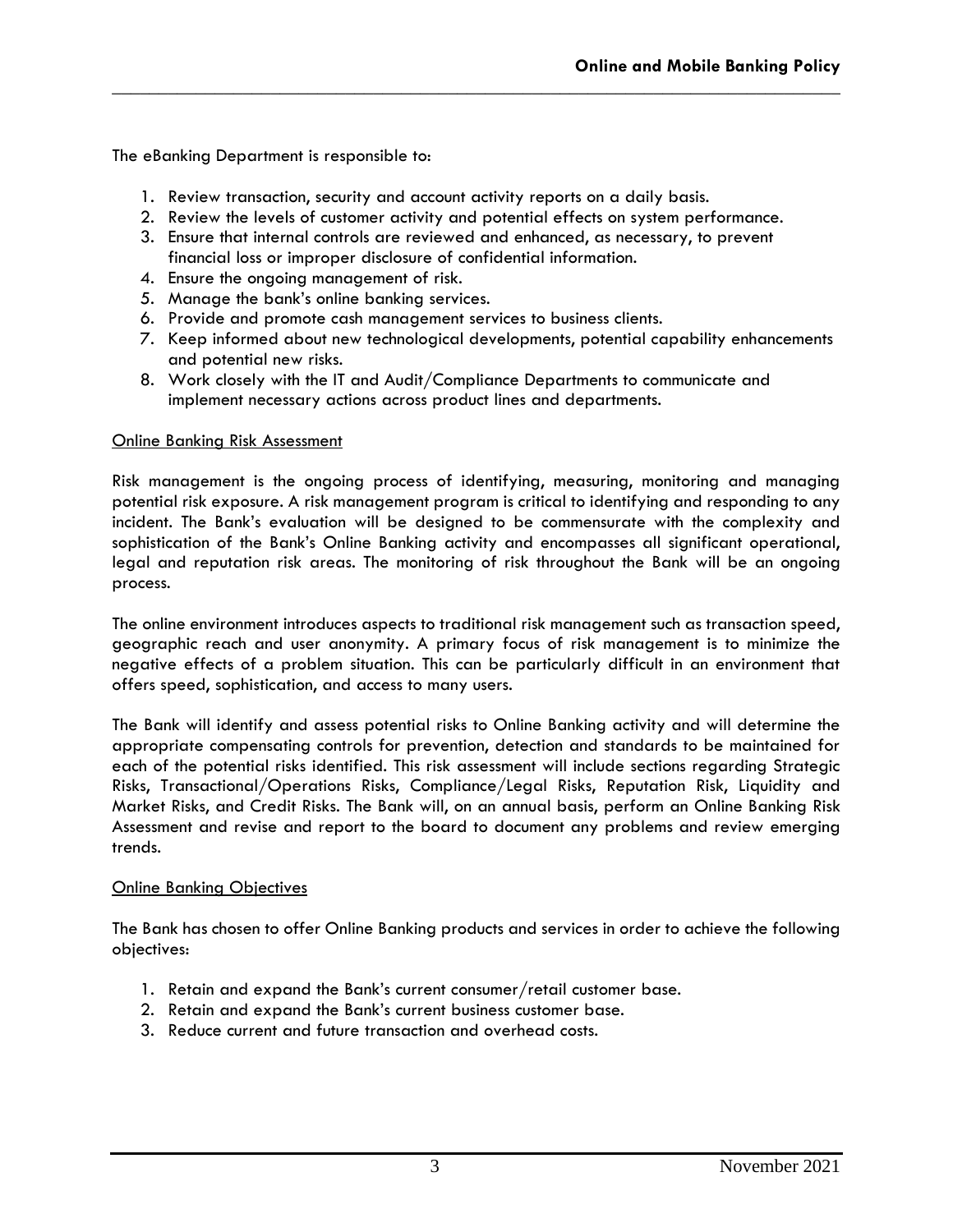## Online Banking Services

Coastal Community Bank will offer Online Banking services for consumers and businesses, as well as Cash Management services for qualified businesses.

**\_\_\_\_\_\_\_\_\_\_\_\_\_\_\_\_\_\_\_\_\_\_\_\_\_\_\_\_\_\_\_\_\_\_\_\_\_\_\_\_\_\_\_\_\_\_\_\_\_\_\_\_\_\_\_\_\_\_\_\_\_\_\_\_\_\_\_\_\_\_\_\_\_\_\_\_\_\_**

The Online Banking Services offered to consumers and businesses are as follows:

- Deposit account balances and history inquires
- Loan inquiries
- Export account history
- View statements
- **E** Internal transfers between eligible Coastal Community Bank accounts
- Item stop payment requests
- Check reorder (via Main Street, a third-party vendor)
- **·** Initiation of address change
- Bill payment
- Secure e-mail to the bank
- Mobile Bankina
- Mobile Photo Deposit
- **E** Person to Person Payments and Requests (Zelle consumer only)

In addition to the above, the following services are available to qualified Cash Management customers:

- Wire transfer requests
- Automated Clearing House (ACH) payments and receipts
- **■** Tax payments
- Positive Pay Services
- Remote Deposit Capture (Coastal Remote Deposit)

Customers must have an existing deposit relationship with Coastal Community Bank before they are allowed to establish an online banking relationship.

New deposit or loan applications are NOT offered on the Bank's website through Online Banking at this time.

Description of Network and Processing Environment

#### *Background*

FIS, a third-party data processor, provides core data processing, item processing, online banking, mobile banking and bill pay services for the Bank.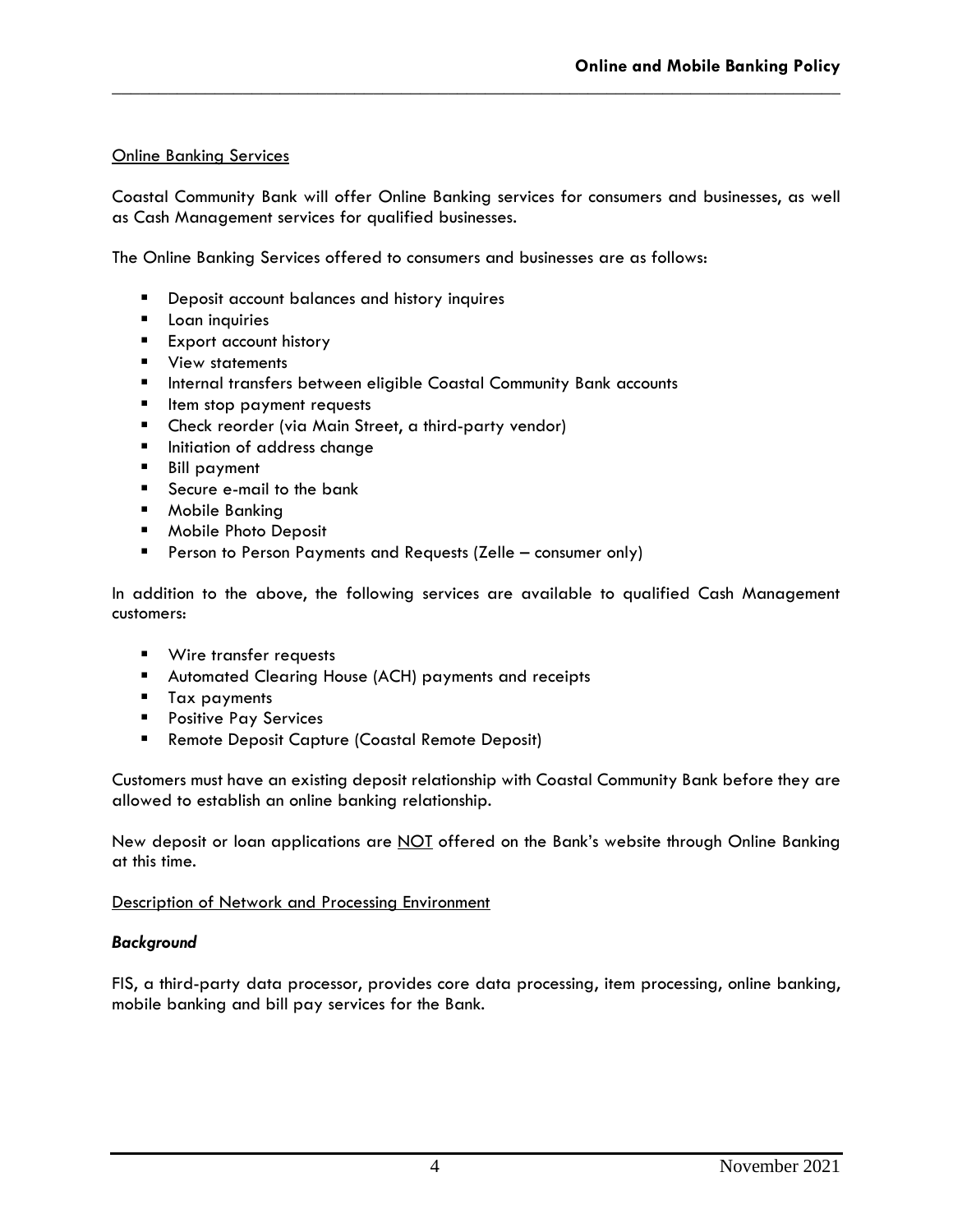## *Transaction and Data Flows*

Online banking internal transfers between transaction accounts are performed by FIS in real-time and require no action from a Bank employee. Loan payments and draws are processed automatically at nightly processing. All cash management transactions are system automated and forwarded to the appropriate systems of record for regular processing.

**\_\_\_\_\_\_\_\_\_\_\_\_\_\_\_\_\_\_\_\_\_\_\_\_\_\_\_\_\_\_\_\_\_\_\_\_\_\_\_\_\_\_\_\_\_\_\_\_\_\_\_\_\_\_\_\_\_\_\_\_\_\_\_\_\_\_\_\_\_\_\_\_\_\_\_\_\_\_**

Throughout the day, account activity is displayed online real-time to include memo-posted transactions through teller activity at the branch level as well as POS/ATM activity.

The processing of online bill payments is completed via ACH or by check processing and requires no action from a Bank employee.

#### System Security

#### *Responsibilities*

The eBanking Department is responsible for all Online Banking related security matters including the monitoring, review and follow-up of all security issues related to the suite of Online Banking products.

The eBanking Department is responsible to:

- Review security reports and activity logs for both employees and customer activity on a daily basis.
- **E** Ensure that there is no deviation from the security and password requirements contained in this policy.
- Review transaction activity reports for unusual transactions on a daily basis.
- **E** Research and respond to fraudulent activity warnings and suspended transaction alerts generated by FIS.
- Report suspicious activity to the Bank's Security Officer

#### *Customer Security Requirements*

Note: Customers are required to have an existing deposit relationship before they are allowed to establish an online banking relationship.

The Coastal Community Bank website includes a comprehensive education section for customer consumption that includes Security and Fraud Prevention for eBanking and mobile products and services.

Security requirements for Online Banking are:

- 1. All users must have usernames between 3 and 30 characters in length and encrypted passwords that are at least 8 characters in length.
- 2. New accounts and existing customer accounts requiring password resets are directed to go through an out-of-band password reset feature of the online banking system. If a manual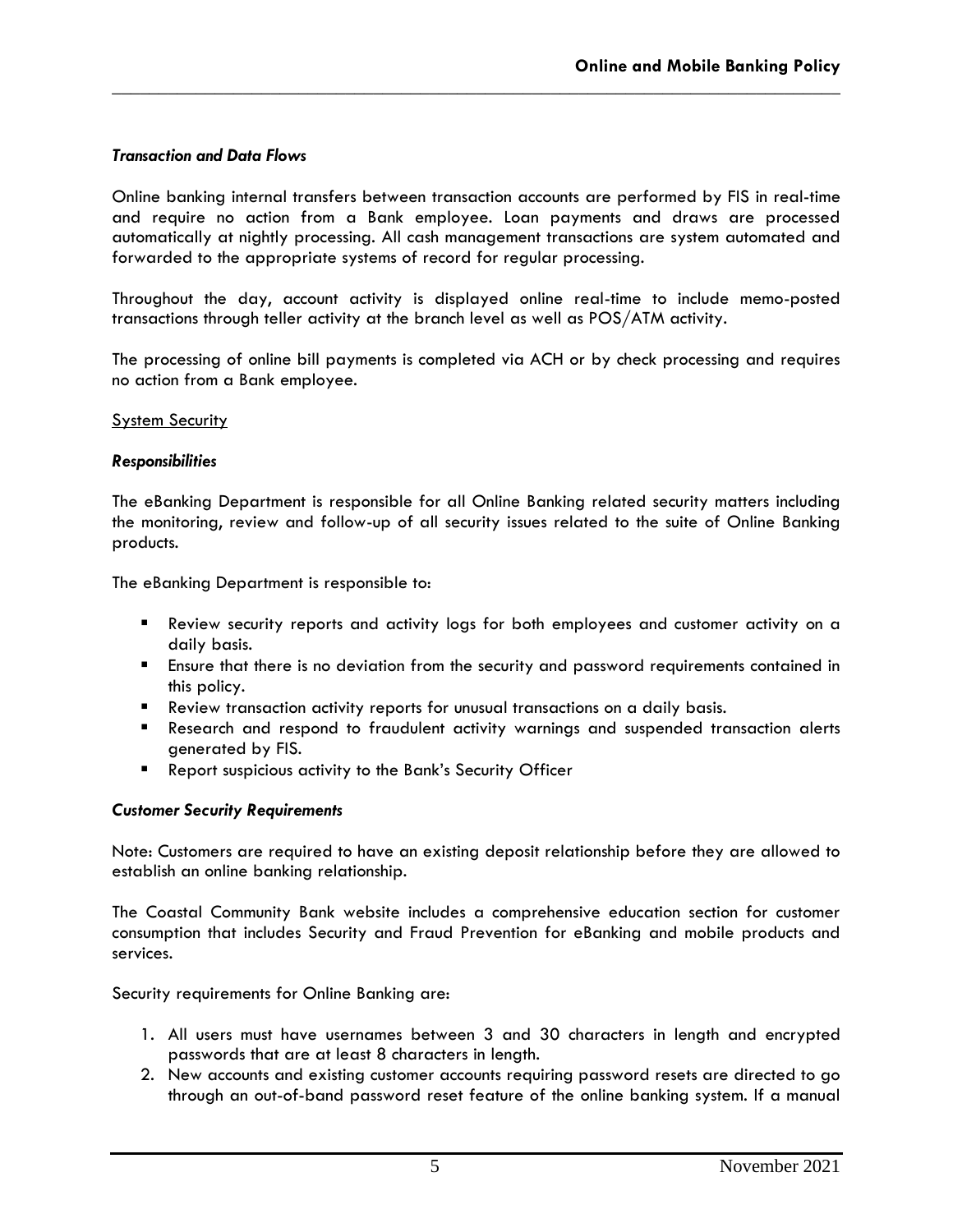password must be assigned, customers are given a temporary password that requires a change upon first login to the system.

3. The Mobile Banking platform allows password resets, however the end user must pass multifactor authentication in order to complete the process..

**\_\_\_\_\_\_\_\_\_\_\_\_\_\_\_\_\_\_\_\_\_\_\_\_\_\_\_\_\_\_\_\_\_\_\_\_\_\_\_\_\_\_\_\_\_\_\_\_\_\_\_\_\_\_\_\_\_\_\_\_\_\_\_\_\_\_\_\_\_\_\_\_\_\_\_\_\_\_**

- 4. Retail customers will be allowed access to only those accounts for which they are signatories. Commercial accounts may have users who are not signatories; however, a signatory on the applicable account must approve these users.
- 5. The Online Banking systems utilize out-of-band authentication, which requires the user to receive either a phone call or text containing a passcode to gain access to the system.
- 6. The Mobile Banking system uses out-of-band authentication, which requires the user to receive either a phone call or text containing a passcode to first gain access to the system.
- 7. Consumers may enroll for the Zelle product via the mobile app. Only mobile phone numbers that are currently listed within the Bank's core banking system will be allowed for enrollment.
- 8. The Bank requires each Cash Management customer to designate at least one "Company Admin" user of the system. That individual is then responsible to designate which accounts to open to non-admin users, what services will be available to each non-admin user and under what limitations (if any). The Bank does not control or oversee the Company Admin function. Customer contractually agrees that all action taken by the Company Admin, or any person designated by the Company Admin is authorized, and all such persons are agents for purposes of use of the Cash Management system. Persons executing agreements related to the Cash Management system must be a corporate officer or other person who has the authority to enter into an agreement with the Bank. The person or persons authorized to act as Company Admin will be assigned on the enrollment (or change) form.
- 9. Cash Management transactions, such as wire transfers or ACH originations are approved individually by bank employees, following either an out of band transactional confirmation within the system or by a separate, confirmed contact with the customer outside of the online banking system.
- 10. Consumers logging into Online and Mobile Banking for the first time must accept the disclosure as displayed in the system. Within this disclosure is information outlining the customer's responsibility for the confidentiality and security of their passwords.
- 11. Corporate/Business customers will sign all applicable agreements for Cash Management Services and will also be provided with a disclosure which outlines responsibility for the confidentiality and security of their passwords.
- 12. Customer software is required to support 128-bit encryption to protect confidential data when it is transmitted to the customer from Online Banking.
- 13. Four unsuccessful attempts to sign on to Online Banking will result in an automatic lockout from the system. Access, after lockout, may only be restored by a bank employee.

## *Employee Security Requirements*

Only employees with a legitimate business need will be granted access to the Digital Administration Tool, the FIS application allowing administrative access to the Online Banking platforms to perform administrative functions. Administrative functions include setup of new enrollments, account maintenance, password changes, access to bill payment, Zelle and any other necessary customer support functions. Bank employees that are authorized to access the Digital Administration Tool are required to have a User ID and password issued by an administrator of the system.Employee password requirements are that they: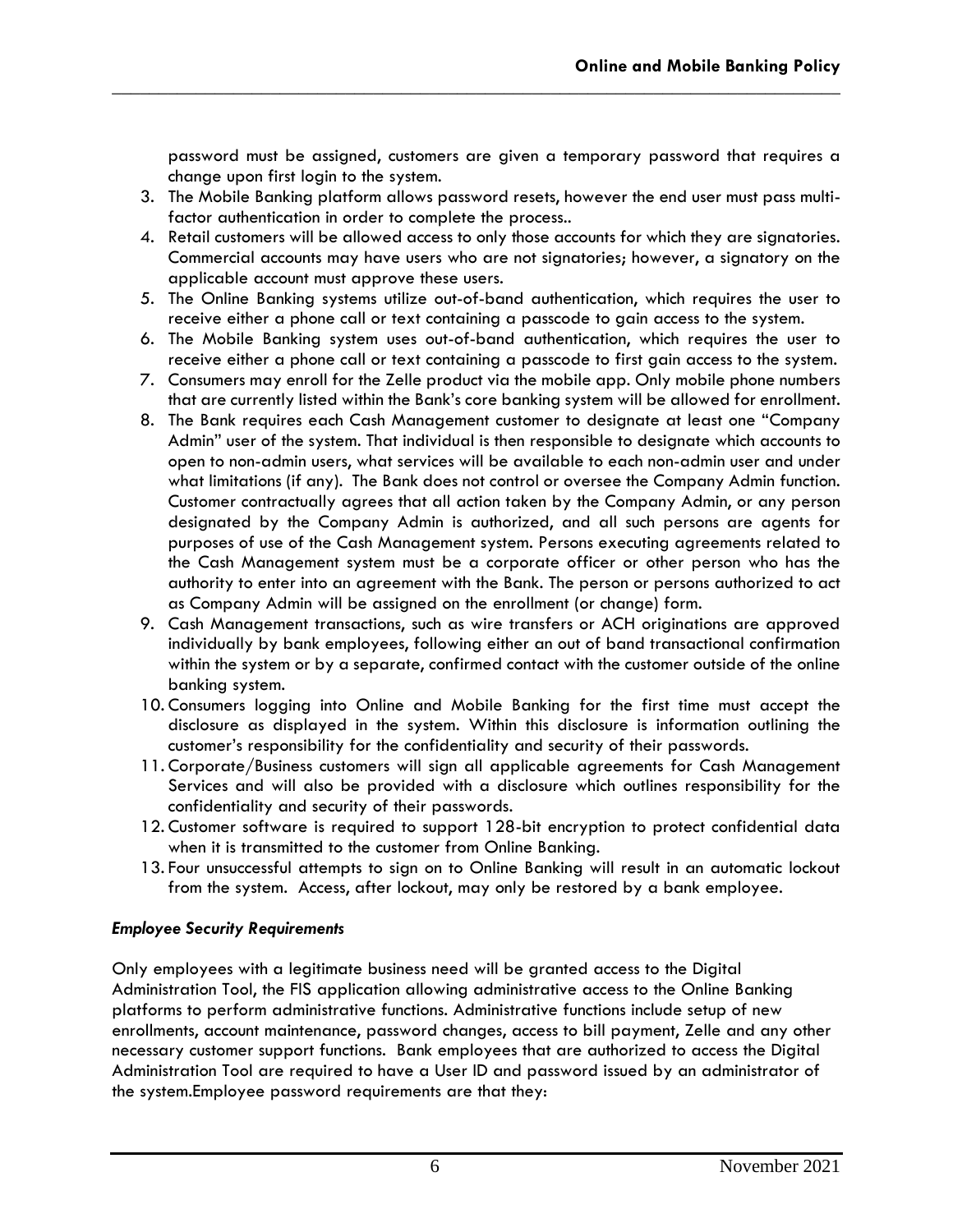1. Must be at least 8 characters in length with uppercase/lowercase letters, numbers and at least one symbol.

**\_\_\_\_\_\_\_\_\_\_\_\_\_\_\_\_\_\_\_\_\_\_\_\_\_\_\_\_\_\_\_\_\_\_\_\_\_\_\_\_\_\_\_\_\_\_\_\_\_\_\_\_\_\_\_\_\_\_\_\_\_\_\_\_\_\_\_\_\_\_\_\_\_\_\_\_\_\_**

- 2. Are case sensitive.
- 3. Must not be disclosed to any other person.

## *Other System Security Measures*

- 1. Customers are able to request access to the system due to a forgotten password by successfully passing out-of-band authentication.
- 2. Bank personnel may assign new temporary passwords that are required to be changed upon first sign-on to Online Banking.
- 3. Bank personnel cannot view customer passwords.
- 4. Online Banking sessions will automatically be terminated after 15 minutes of inactivity by the customer.
- 5. Passwords are encrypted in transport and in storage.
- 6. Data is provided in TLS 1.2 security protocol end to end throughout a customer's session.

## Mobile Banking

Mobile and wireless banking occurs when a customer accesses the Bank's networks through cellular phones, tablets and personal digital assistants (or similar devices) via telecommunication companies' wireless networks or Wi-Fi connections. While wireless services can extend the reach and enhance the convenience of banking products and services, wireless communications currently have certain limitations that tend to increase the risks associated with this delivery channel. Therefore, it will be the policy of the Bank to recognize and manage the risk inherent in mobile and wireless banking.

## *Risk Implications*

Mobile banking services can significantly increase the Bank's level of transaction/operations and strategic risks.

#### *Transaction/Operations Risk*

Wireless services create a heightened level of potential operations risk due to limitations in wireless technology. Security solutions that work in wired networks must be modified for application in a wireless environment. The transfer of information from a wired to a wireless environment can create additional risks to the integrity and confidentiality of the information exchanged.

## *Strategic Risk*

The Bank has carefully evaluated the significant strategic risks posed by this service delivery channel. Standards for wireless communication are still evolving, creating considerable uncertainty regarding the scalability of existing wireless products. As a result, extra diligence was used in preparing and evaluating the cost-effectiveness of investments in wireless technology.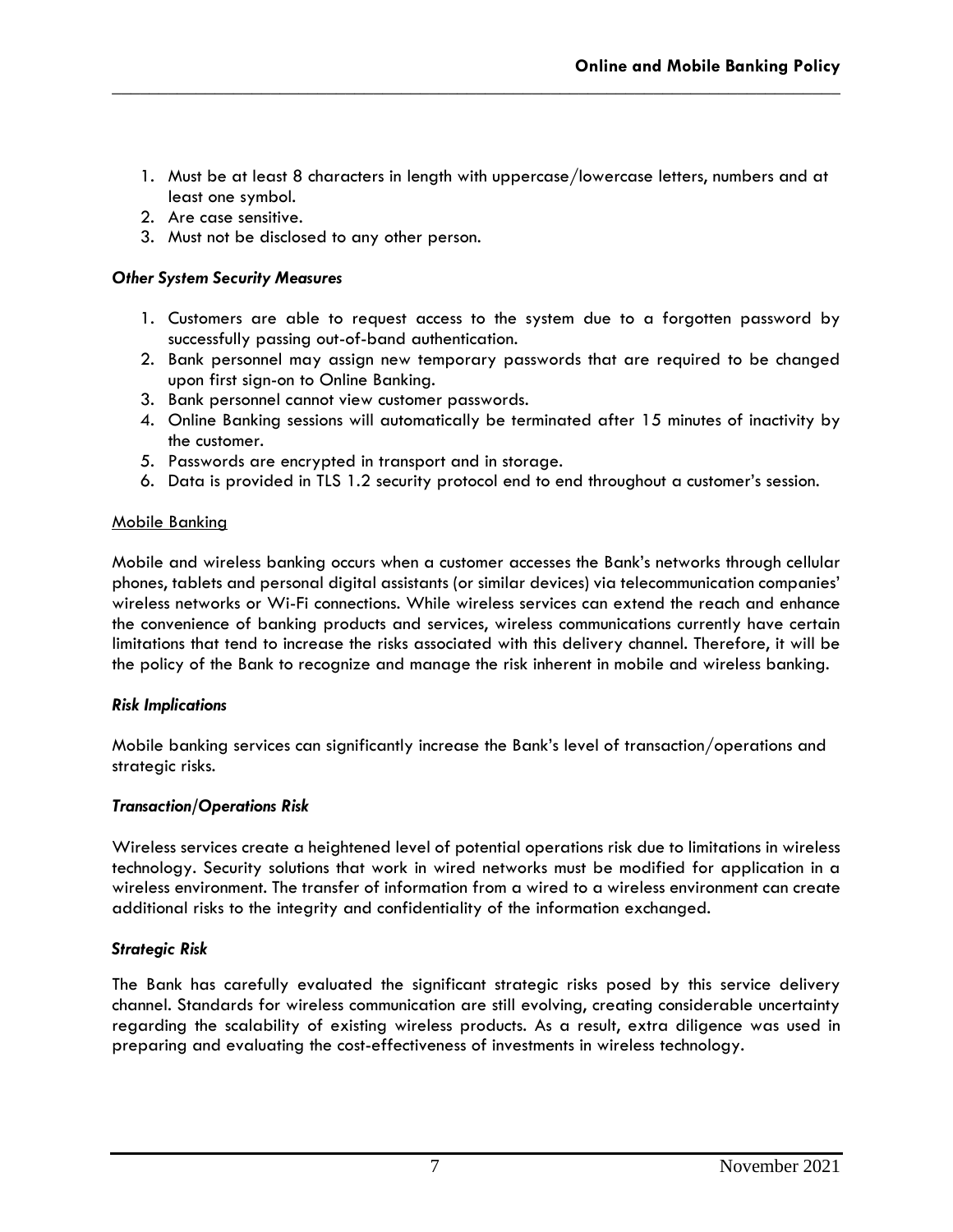## *Risk Management*

Risk management of wireless-based technology solutions, although similar to other electronic delivery channels, may involve unique challenges created by the current state of wireless services and wireless devices. The Bank will utilize the various risk management strategies detailed below:

**\_\_\_\_\_\_\_\_\_\_\_\_\_\_\_\_\_\_\_\_\_\_\_\_\_\_\_\_\_\_\_\_\_\_\_\_\_\_\_\_\_\_\_\_\_\_\_\_\_\_\_\_\_\_\_\_\_\_\_\_\_\_\_\_\_\_\_\_\_\_\_\_\_\_\_\_\_\_**

Encryption of wireless banking activities is essential because wireless communications can be recorded and replayed to obtain information. Encryption of wireless communications can occur in the banking application, as part of the data transmission process, or both.

Transactions encrypted in the banking application (e.g., financial institution-developed for a mobile device) remain encrypted until decrypted by the Bank. This level of encryption is unaffected by the data transmission encryption process.

Wireless encryption that occurs as part of the data transmission process is based upon the device's operating system. A key risk-management control point in wireless banking occurs at the wireless gateway-server where a transaction is converted from a wireless standard to a TLS protocol and vice versa. Wireless network security reviews focus on how the institution establishes, maintains, and tests the security of systems throughout the transmission process, from the wireless device to the Institutions' systems and back again.

The Bank will ensure effective controls are in place to reduce security vulnerabilities and protect data being transmitted and stored.

#### *Password Security*

Mobile banking increases the potential for unauthorized use due to the limited availability of authentication controls on wireless devices and higher likelihood that the device may be lost or stolen. This creates the risk that authentication credentials can be easily observed or recalled from a device's stored memory for unauthorized use. As technology progresses the Institution will implement the latest standards (as defined by industry experts) in regard to passwords and authentication. Per the Mobile Banking Terms and Conditions document agreed to by each customer upon download of the application, all mobile devices must be password-protected if the CCB Mobile Application is installed on the device.

## *Product and Service Availability*

Wireless communication "dead zones" - geographic locations where users cannot access wireless systems - expose the Institution and its service providers to reliability and availability problems in some parts of the U.S. and other countries. For some areas, the communication dead zones may make wireless banking an unreliable delivery system. Consequently, some customers may view the Institution as responsible for unreliable wireless banking services provided by third parties. The Institution's role in delivering wireless banking includes developing ways to receive and process wireless device requests. The Bank will inform wireless banking customers that they may encounter telecommunication difficulties that will not allow them to use the wireless banking products and services.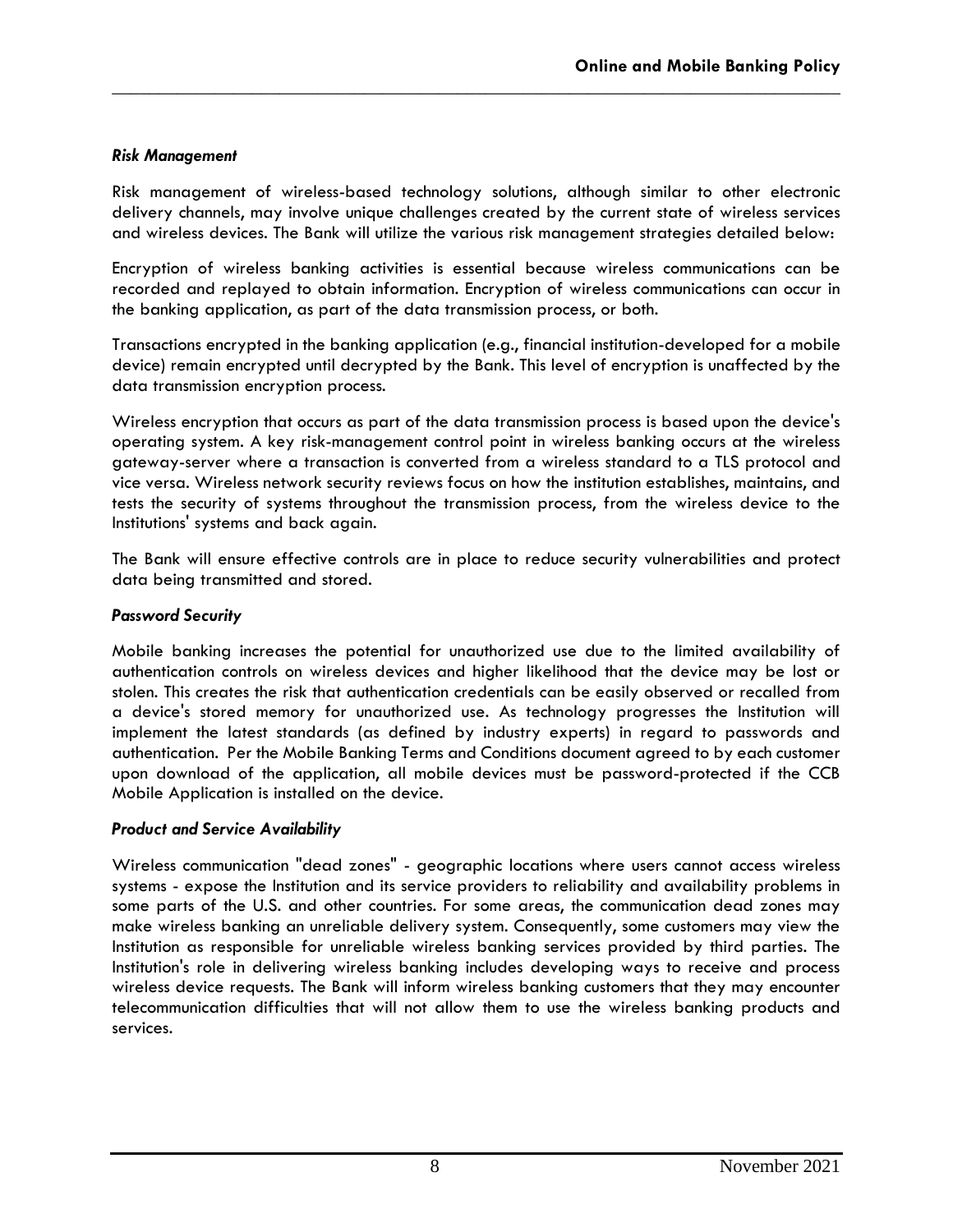# *Disclosures*

The Bank will ensure that the products offered in its mobile banking offering will allow for delivery of required disclosures, otherwise those products and/or services will not be allowed to be accessed via mobile banking.

**\_\_\_\_\_\_\_\_\_\_\_\_\_\_\_\_\_\_\_\_\_\_\_\_\_\_\_\_\_\_\_\_\_\_\_\_\_\_\_\_\_\_\_\_\_\_\_\_\_\_\_\_\_\_\_\_\_\_\_\_\_\_\_\_\_\_\_\_\_\_\_\_\_\_\_\_\_\_**

## Operational Procedures

Detailed operating procedures are maintained in separate documents for Online Banking, Mobile Banking, Cash Management and ACH processing.

#### Operational Controls

The Bank's operational controls include the following:

- 1. Separation/Segregation of Duties.
- 2. Review of daily reports including the Admin Activity Report.
- 3. Ongoing reconciliation of Control and Settlement accounts
- 4. Retention of all appropriate transaction and processing records.
- 5. Periodic audit review of reports and transaction activity.

#### Insurance

Bank has a Financial Institution Bond that covers Coastal Community Bank's Online Banking activities.

#### Audit

Audit procedures and separation of duties are required to have consistent and effective controls. Audit programs are designed to protect the interests of the Bank and its consumers.

#### **Compliance**

Before proceeding with any new Online Banking product or service, or any major changes to the existing products or services, the legal and regulatory issues must be evaluated. The eBanking Department is responsible to ensure that approvals are obtained from Senior Management prior to implementation.

Online Banking may or may not fall within certain guidelines for paper transactions.

The Bank will be compliant with any and all regulations that may apply to Online Banking products.

The Bank's Compliance Officer will be responsible for implementing and monitoring Online Banking compliance.

The Risk Management Department will complete the monthly Online Banking Checklist. Other areas that will be reviewed as appropriate to determine if they are affected by laws, regulations or other regulatory guidance: